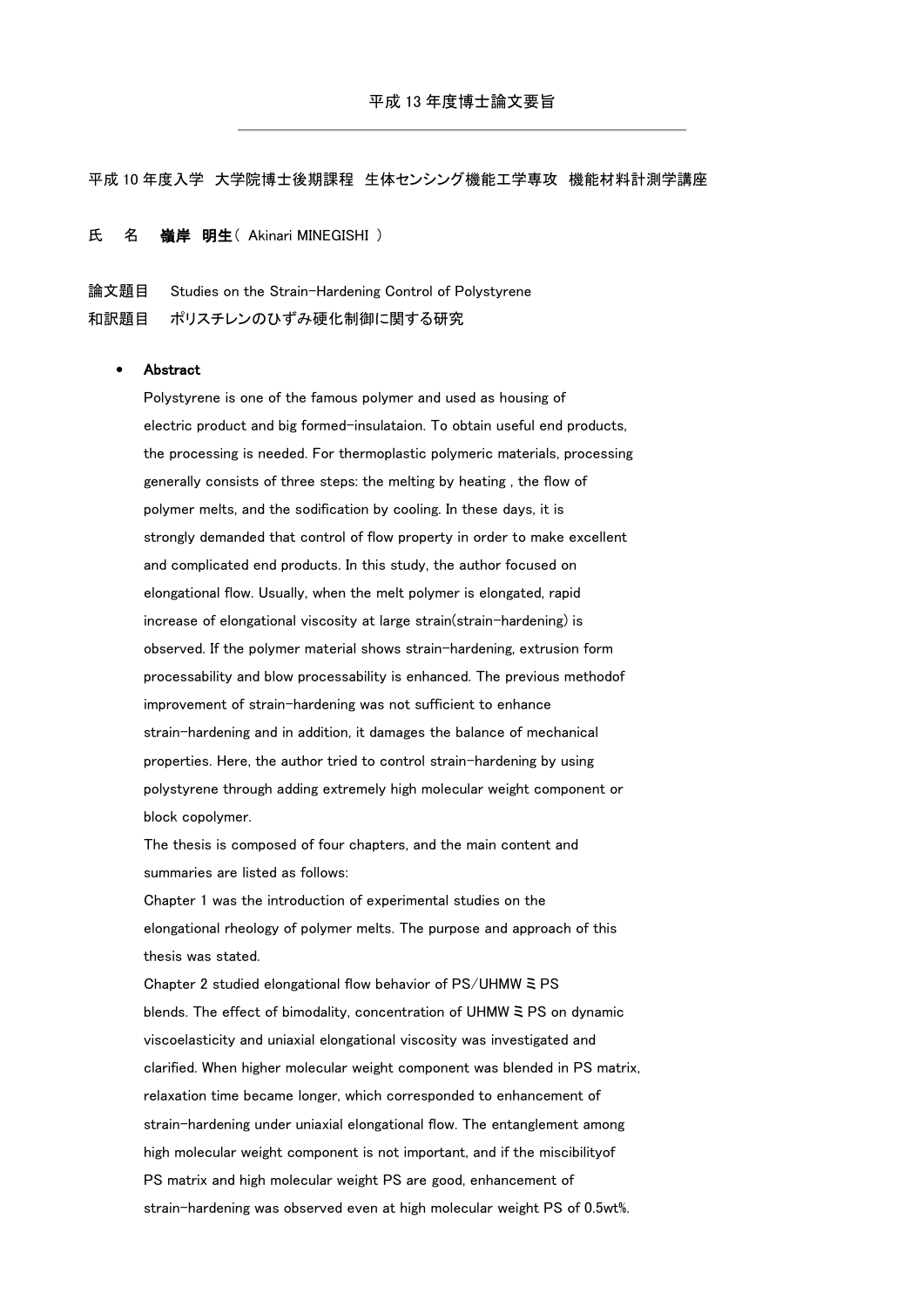Chapter 3 studies elongational flow behavior of PS/SBS blends annealed at high temperature. When the sample was not annealed at high temperature, that is, just blending each other, strain-hardening was quite similar to that of PS matrix. However, when the blend sample was annealed at high temperature more than 220oC, strain-hardening was dramatically enhanced. If the annealing temperature was below 260oC, as the annealing temperature become higher, the degree of strain-hardening was in the order of annealing temperature. Strain-hardening was enhanced even at the content of SBS of 5wt% when the sample was annealed at high temperature. The origin of enhancement of strain-hardening was analyzed by combinating uniaxial elongational viscosity measurement and FT-IR of SBS annealed with various temperatures. As a result, they showed good correlation, therefore, highly branched structure via crosslinking of PB in SBS was determined to the origin of enhancement of strain-hardening. In Chapter 4, the author finally summarized elongational rheology of PS/UHMW-PS and PS/SBS blends. To make the application of PS/SBS blends to industry, elongational rheology of PS/SBS modified by dycmyl peroxidewas briefly introduced and proposed as an future plan.

## 「和文要旨」

ポリスチレンは、三大汎用樹脂の一つであり、家電製品のハウジングや最近では大 型の発泡断熱材として広く用いられている。高分子材料を実際に製品にするためには 、溶融させて賦形することが必要不可欠であり、今日の多様化する製品群に対処する ためには成形加工法に応じた流動特性の制御が求められている。本研究では、溶融物 が管などによって拘束されない自由表面流れ下での流動特性、いわゆる伸長流動特性 の制御に着目した。通常、溶融状態で高分子を伸長すると粘度が急激に増加するひず み硬化が見られる。ひずみ硬化性が強いと発泡成形やブロー成形時の変形が安定する と言われている。従来のひずみ硬化の従来の改良では、効果が不十分であったり物性 バランスが崩れるといった問題がある。そこで、解決策として、超高分子量成分ある いはブロック共重合体の少量添加によるひずみ硬化制御を試みた。

本論文は、全4章から構成されており、各章における主な内容と明らかになった点 を以下に示す。

第1章では、高分子溶融体の伸長レオロジーに関する従来の研究と問題点を簡潔に 述べた。また、本研究の目的とアプローチを述べた。

第2章では、ポリスチレン/超高分子量ポリスチレンブレンドのレオロジー特性を 検討した。具体的には、動的粘弾性測定と一軸伸長粘度測定を行い、分子量分布の二 様性と高分子量成分の濃度依存性を定量的に明らかにした。高分子量ポリスチレンを 添加すると、緩和時間が長くなり、これがひずみ硬化の増大と相関していることを明